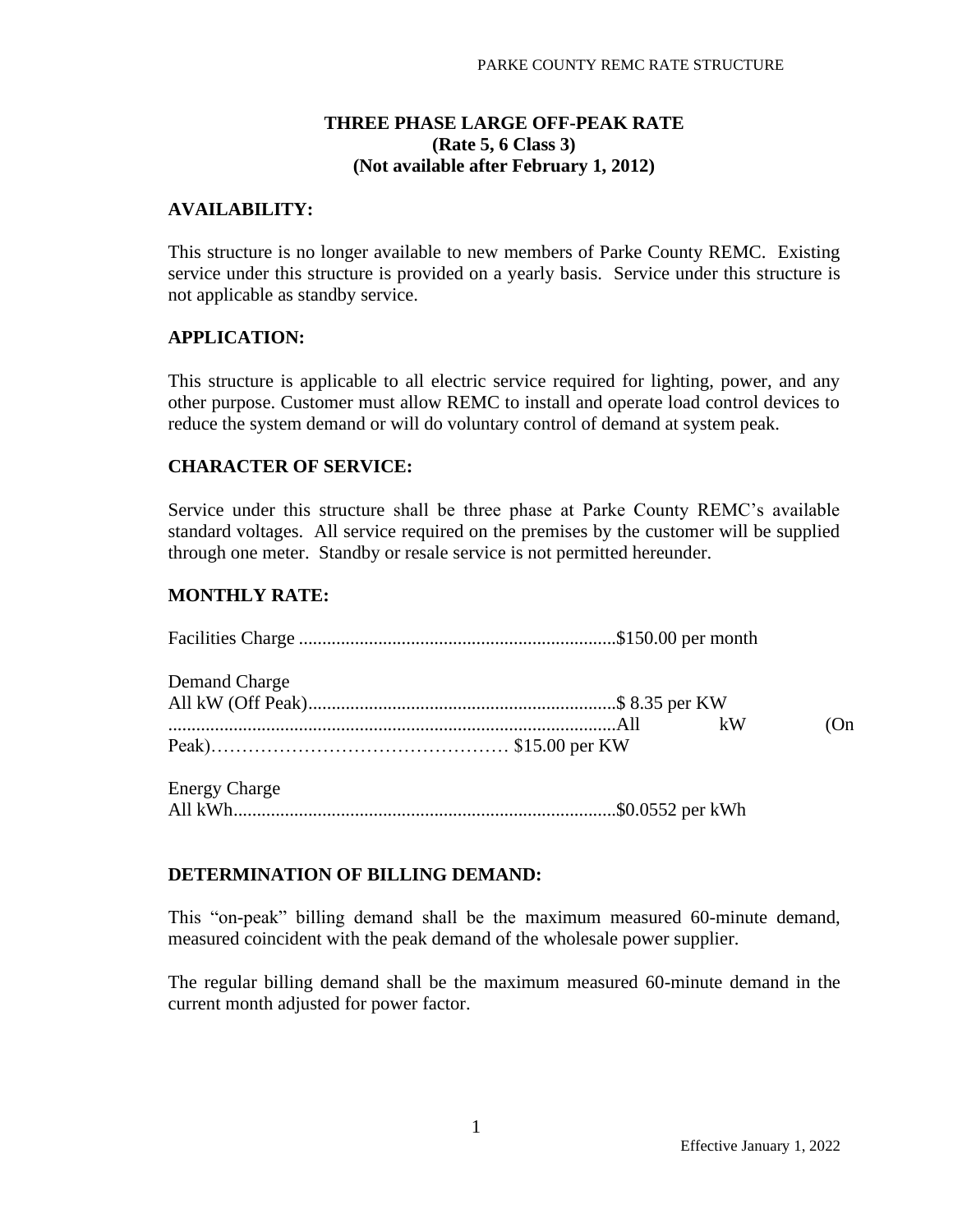# **PURCHASED POWER COST ADJUSTMENT:**

The amount computed at the above monthly rate shall be adjusted plus or minus by an amount calculated in accordance with the formula specified in Parke County REMC's Purchased Power Cost Adjustment Clause (Appendix A), which is a part of the "Monthly Rate" of this rate structure.

# **TAX ADJUSTMENT:**

The amount computed at the above monthly rate as adjusted by the application of the purchased power cost adjustment clause shall be subject to taxes, assessments, and surcharges imposed by any governmental authority.

# **POWER FACTOR:**

The member agrees to maintain unity power factor as nearly as practicable. Parke County REMC reserves the right to measure such power factor at any time. Should such measurements indicate that the average power factor is less than 90 percent (90%), the billing demand shall be calculated in accordance with the following formula:

Billing Demand = Maximum Demand Times (90%) / Average Lagging Power Factor in %

# **MINIMUM MONTHLY CHARGE:**

The minimum monthly charge shall be the greater of the (1) "Facilities Charge", or (2) seventy-five cents (\$0.75) per kVa of transformer capacity.

# **TERMS AND CONDITIONS OF SERVICE:**

1. Service shall be provided in accordance with the REMC's Rules & Regulations for Electric Service and Bylaws.

2. The terms of payment shall be in accordance with the Provisions set forth in the REMC's Rules & Regulations for Electric Service and Bylaws.

3. The member may be required to give satisfactory assurance by means of a written agreement as to the amount and duration of the business offered.

4. Open-wye, open-delta transformer banks will be provided by the REMC only if the REMC finds the load may be adequately and safely served by such connection.

5. The REMC may require corrective measures or devices for any motor or apparatus which in the opinion of the REMC will cause voltage fluctuation to other members.